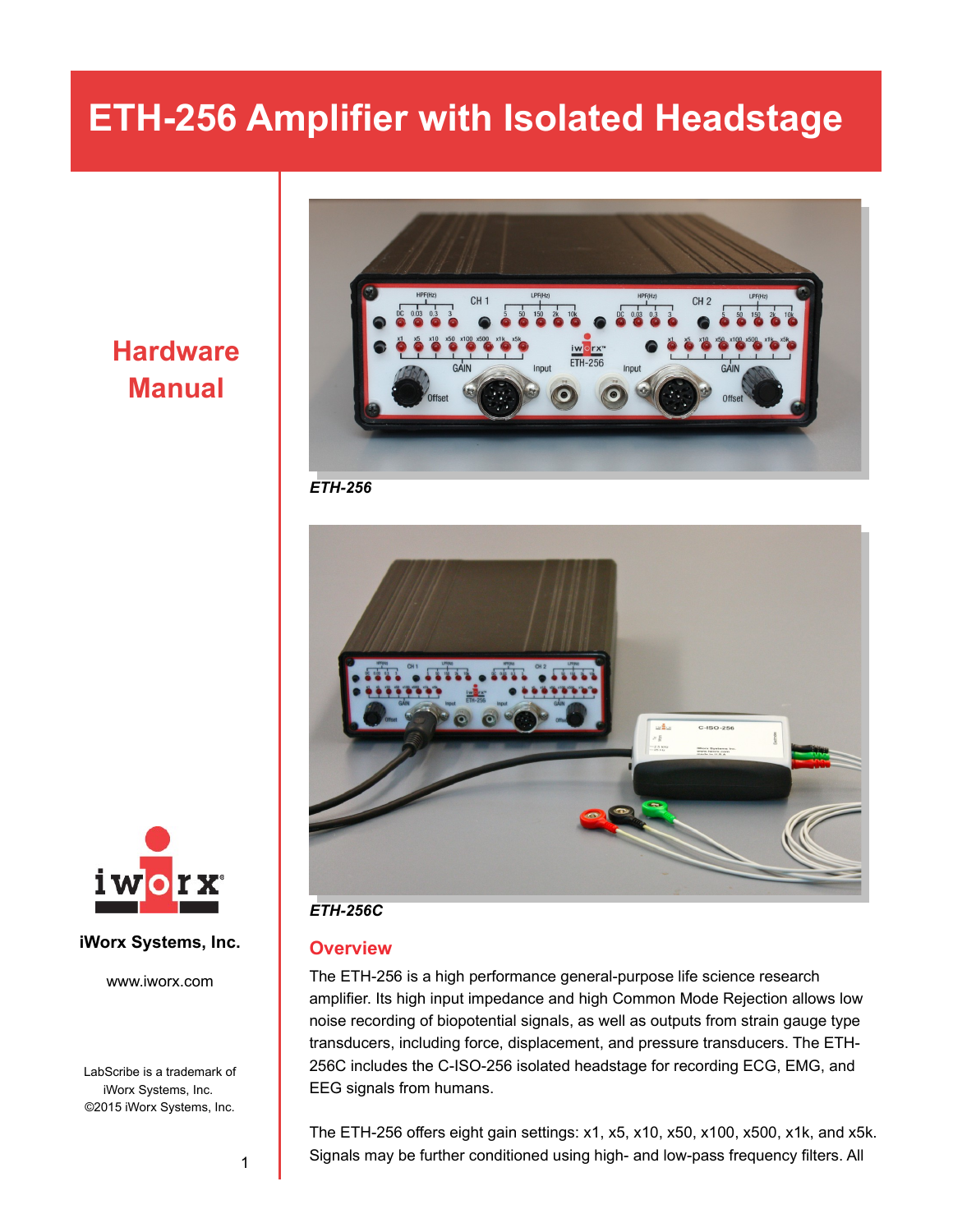filters are four-pole active design with sharp roll-offs. High-pass filter cuts, useful for biopotential measurements, are available at DC, 0.03 Hz, 0.3 Hz, and 3 Hz. Low-pass filters, for limiting high frequency noise, are available at 5 Hz, 50 Hz, 150 Hz, 2k Hz, and 10k Hz.

Either of the ETH-256 amplifier's channels may be configured as a bridge-style transducer amplifier or as a biopotential amplifier. In Bridge mode the ETH-256 amplifier's 10 gigohm input impedance and differential input allow it to accept input from force, displacement, or pressure transducers. In addition, input from many thermistors, pH electrodes, and other variable resistance devices is possible. In the Biopotential mode, the ETH-256 functions as a low noise AC-coupled preamplifier.

#### **Included Items**

ETH-256 Two-channel Combination Bridge/ECG/EMG/EEG Amplifier ETH-256C includes an Isolated Headstage (C-ISO-256) Two10 ft. BNC-BNC cables (C-BNC) Two-conductor 12 VAC power supply with a 3.5mm output plug (A-P12-AC-3.5) Package of 50 disposable electrodes (A-GC-7165)

#### **Front Panel**



The ETH-256 is divided into two units or channels with identical functions that are capable of making low noise, AC-coupled recordings of bioelectric potentials, or DC-coupled transducer recordings.

Each channel can provide ±5.0V of excitation at 50 mA, adequate for most commonly used transducers. In addition, customers may specify adapter cables to accommodate Grass, Gould, or HP sensors.

#### **High-Pass Filter [HPF(Hz)]**

The high-pass filter has four positions. Each time the button is pushed, the filter advances, in step-wise fashion, to the next filter as indicated by the LEDs. The DC position directly couples the input to the amplifier and is used for measuring from wheatstone bridge-style transducers or other ground-referenced sensors requiring impedance conversion, such as pH electrodes or ion-selective electrodes (ISEs).



**iWorx Systems, Inc.**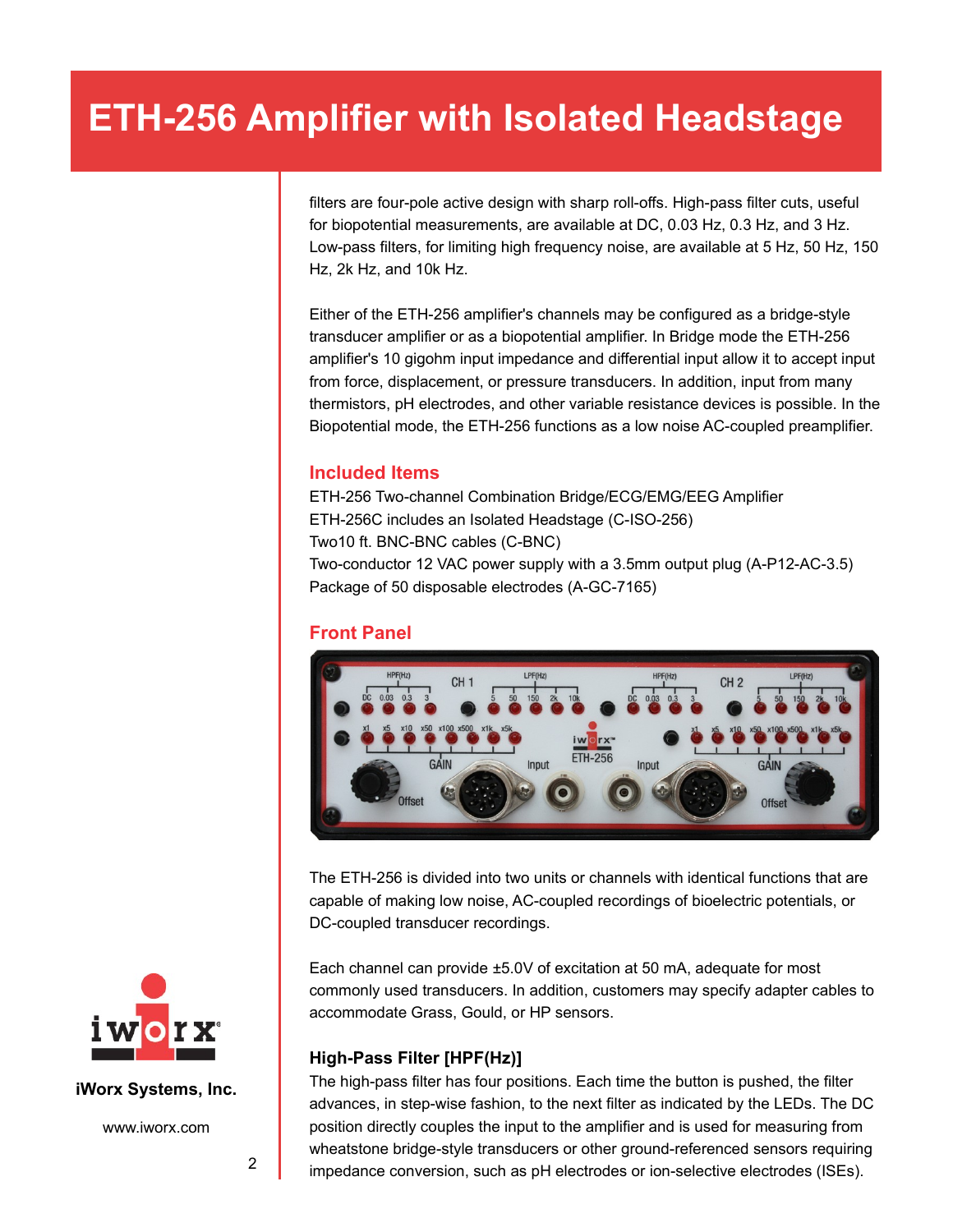There are three AC-coupled, high-pass filter settings: 0.03, 0.3, and 3 Hz. For ECG, EEG, and EOG recordings, 0.3 Hz is normally used; for EMGs, 3 Hz is commonly used. The result of using a high-pass filter with a higher value is the creation of a more stable recording baseline; contributions from body movement or breathing can be removed with high-pass filter settings.

#### **Low-Pass Filter [LPF(Hz)]**

The low-pass filter control sets the upper limit of frequencies measurable by the ETH-256. The setting labeled 10k offers a maximum frequency response of about 10k Hz. Other settings may be chosen to limit noise. For example, the 50 Hz filter removes signals above 50 Hz. AC noise at 60 Hz, the most common source of electrical interference, would be filtered from the recording along with any other frequencies above 50 Hz. For very slow (low frequency) signals, such as the output of a force or pressure transducer, the 5 Hz setting will provide the quietest recording.

#### **Gain**

The gain of each channel on the ETH-256 can be adjusted independently. This allows very small signals to be amplified before presentation to the display device. The gain control push-button allows you to select among eight preset multipliers: x1, x5, x10, x50, x100, x500, x1k, and x5k.

#### **Input Offset**

The position of the recording baseline, in either Bridge (DC) or Bio (0.03, 0.3 and 3 Hz) mode, can be moved up or down by using the Input Offset knob. This control is very important in Bridge mode where the output of a transducer may need to be zeroed, or the maximum height of the recording display area may need to be set.

#### **Input**

The input connectors are either BNC connectors for single-ended devices, or DIN8 connectors for transducers, isolation pods, headstages, and current-to-voltage adapters.

### **Rear Panel**





**iWorx Systems, Inc.**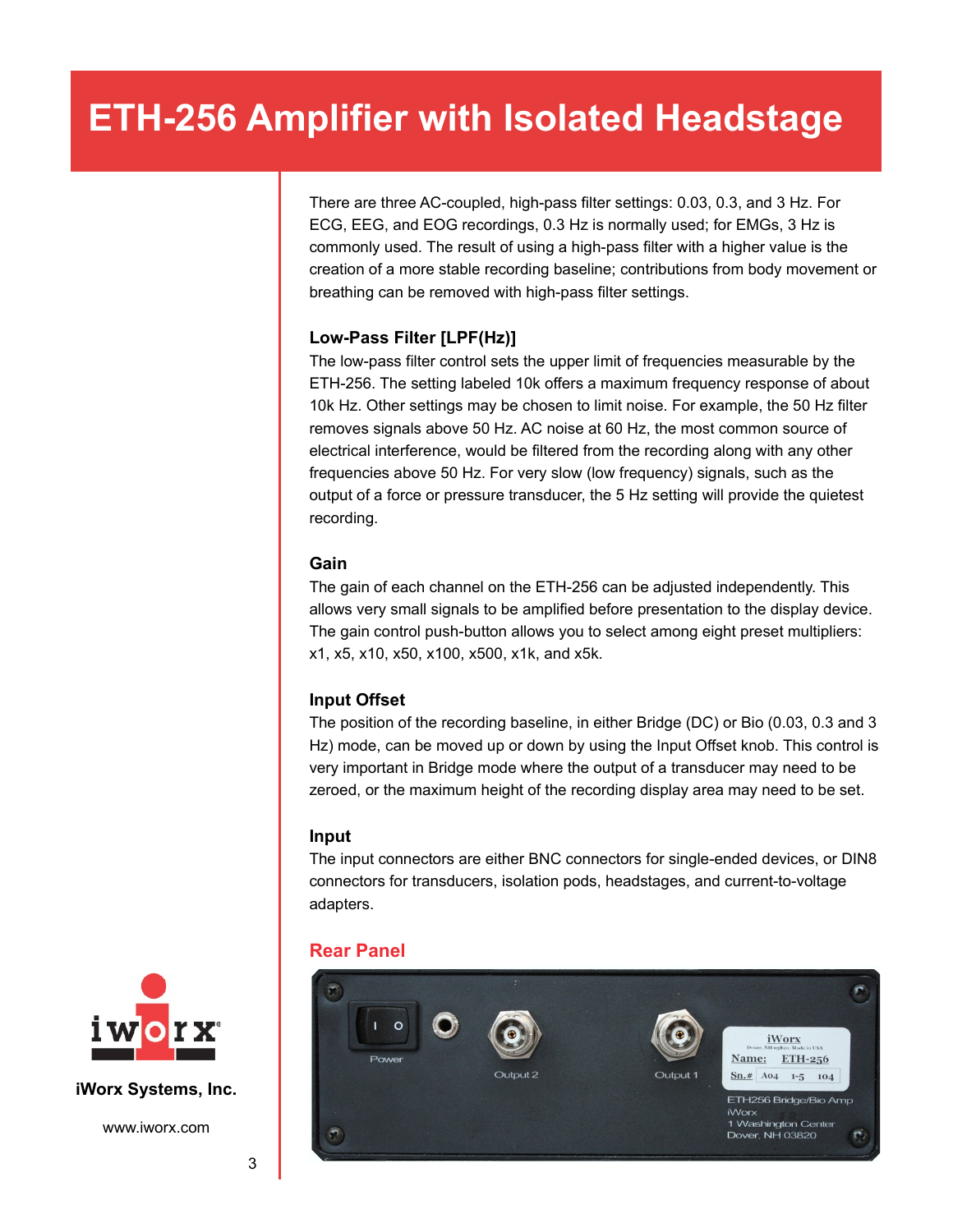The BNC output connectors for the ETH-256 are located on the rear panel. They can be cabled to your data acquisition system using a BNC-BNC cable. The power transformer input and the power switch are also found on the rear panel of the ETH-256.

#### **The C-ISO-256 Isolated Headstage**

The ETH-256C comes with a 3-lead isolated headstage (C-ISO-256). This cable may be used on either channel of the ETH-256. The C-ISO-256 contains an optically isolated output stage.

The C-ISO-256 amplifies the signal x400, and the output should be between 0.5 and 5VDC. There is a switch on the isolation unit that sets the low-pass filter to 25 Hz (useful in ECG and EEG recordings) or 2.5k Hz (useful when recording EMGs).

#### **Technical Data and Specifications**

| <b>SPECIFICATIONS - ETH-256</b>         |                                                               |
|-----------------------------------------|---------------------------------------------------------------|
| Number of channels                      | 2                                                             |
| <b>Operational Modes</b>                | Bridge, Biopotential (ECG, EMG, EOG, EEG)                     |
| Gain                                    | x1, x5, x10, x100, x500, x1K, x5K (push-button<br>selectable) |
| Low-pass Filter                         | 4-pole active filters at 5, 50, 150, 2K and 10K Hz            |
| High-pass Filter                        | 4-pole active filters at DC, 0.03, 0.3, and 3 Hz              |
| Input Impedance                         | 10 gigohm                                                     |
| Output Impedance                        | 10 ohm                                                        |
| <b>CMR</b>                              | 100dB @ 60 Hz                                                 |
| <b>Offset Range</b>                     | $±$ 5VDC                                                      |
| Input Range                             | $±$ 5VDC                                                      |
| <b>Input Connectors</b>                 | DIN8 and BNC                                                  |
| Isolation                               | Optical with optional C-ISO-256C headstage                    |
| <b>Noise</b>                            | <10mV (RTI) / < $2\mu$ V (RTO)                                |
| <b>Transducer Excitation</b><br>Voltage | $±$ 5VDC                                                      |
| Current                                 | 50mA / channel                                                |
| Interface                               | 12VAC wall adapter                                            |
| Power                                   | 5VDC, 2.6 amp                                                 |
| Enclosure                               | Aluminum (CE compliant)                                       |
| <b>Dimensions</b>                       | 17 cm W, 28 cm D(including connectors), 6 cm H                |
| Part Number                             | ETH-256, ETH-256C (with C-ISO-256)                            |



**iWorx Systems, Inc.**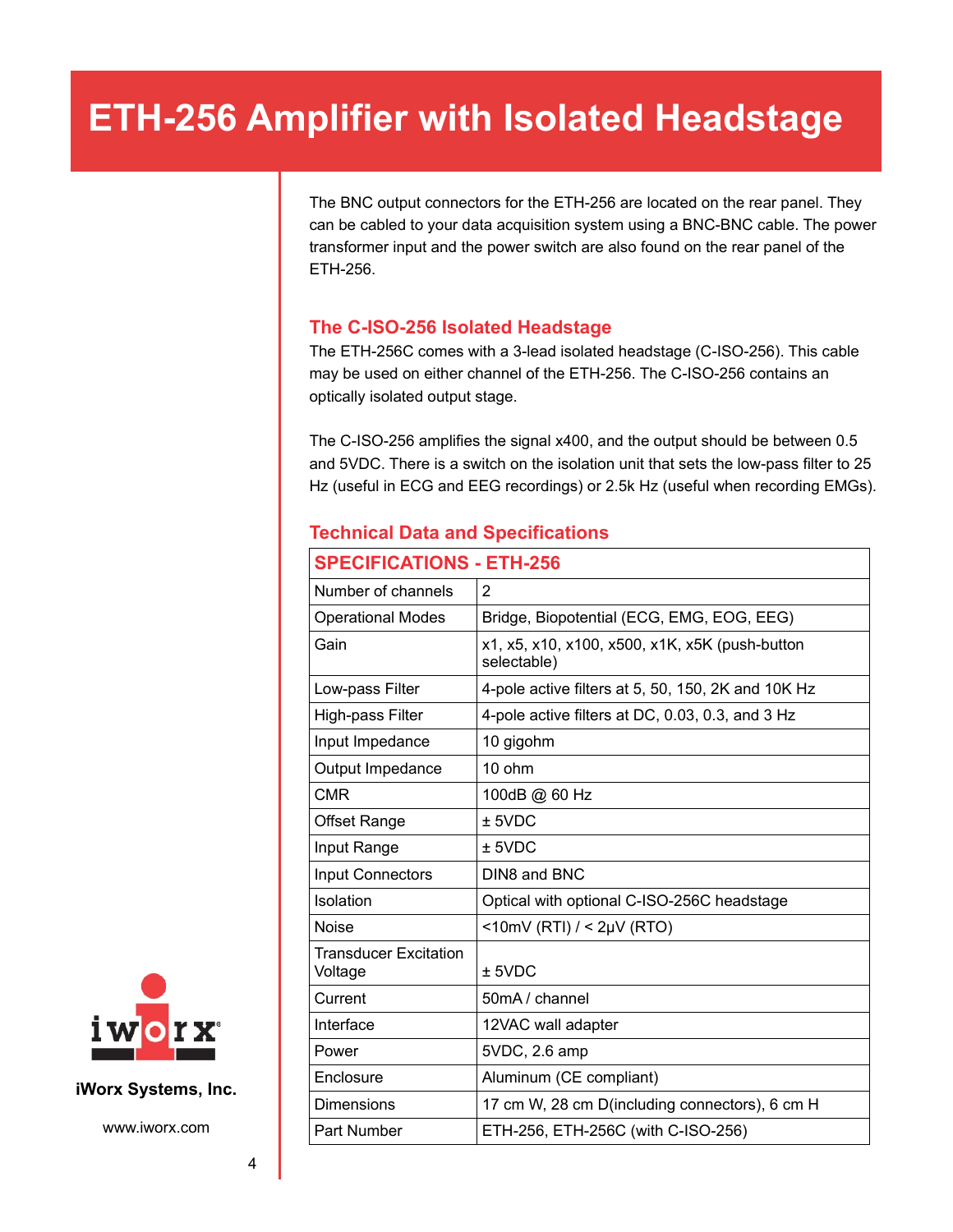| <b>SPECIFICATIONS - C-ISO-256</b> |                             |
|-----------------------------------|-----------------------------|
| <b>Isolation</b>                  | Optical                     |
| Gain                              | X400                        |
| High-pass Filter                  | $0.05$ Hz                   |
| Low-pass Filter                   | 25 Hz or 2.5k Hz selectable |
| <b>Amplifier Connector</b>        | DIN <sub>8</sub>            |
| <b>Signal Connectors</b>          | <b>DIN 42-802 Type ST</b>   |
| Part Number                       | C-ISO-256                   |

#### **How to Use the ETH-256**

#### **Operation in Bridge Mode**

#### **Input**

On the ETH-256, the input for transducers, pods, and adapters is a standard eightpin DIN socket located on the front panel of the unit. A list of wiring schemes for iWorx DIN8s and other common connectors is found in Tech Center of the User Area of the iWorx website: [www.iworx.com.](http://www.iworx.com/)

#### **Offset**

Use the 10-turn offset knob on the front panel of the ETH-256 to control the precise position of the baseline, while allowing inherent offsets of the transducer to be nulled.

#### **Operation of devices with excitation voltages**

Once transducers, pods, or adapters are wired for the correct configuration of the input of the ETH-256, these devices will be supplied with excitation voltages (±5VDC), inputs (+ or -) for the differential amplifier, and a circuit ground. The output of the transducer can now be viewed (at the selected gain) from the BNC connector of the output on the rear panel. Adjust the offset as necessary.

#### **Using a strain gauge transducer with the ETH-256:**

- 1) After the transducer has been correctly fitted with a DIN8 connector and attached to the appropriate input socket on the amplifier, connect the output BNC on the ETH-256 to the input of your iWorx data acquisition device.
- 2) Set the ETH-256 gain to x1, the low-pass filter to 5 Hz, and the high-pass filter to DC.
- 3) Observe the output of the ETH-256 on your computer. Confirm that the baseline position can be changed by turning the input offset knob for this channel. Adjust the baseline to zero volts.
- 4) If you cannot see the baseline move when you turn the input offset knob, try increasing the amplifier gain. A word about increasing gain: it's possible that your software will also amplify and/or position a signal. To avoid confusion, use only one set of controls to adjust gain or offset once the signal is positioned.



#### **iWorx Systems, Inc.**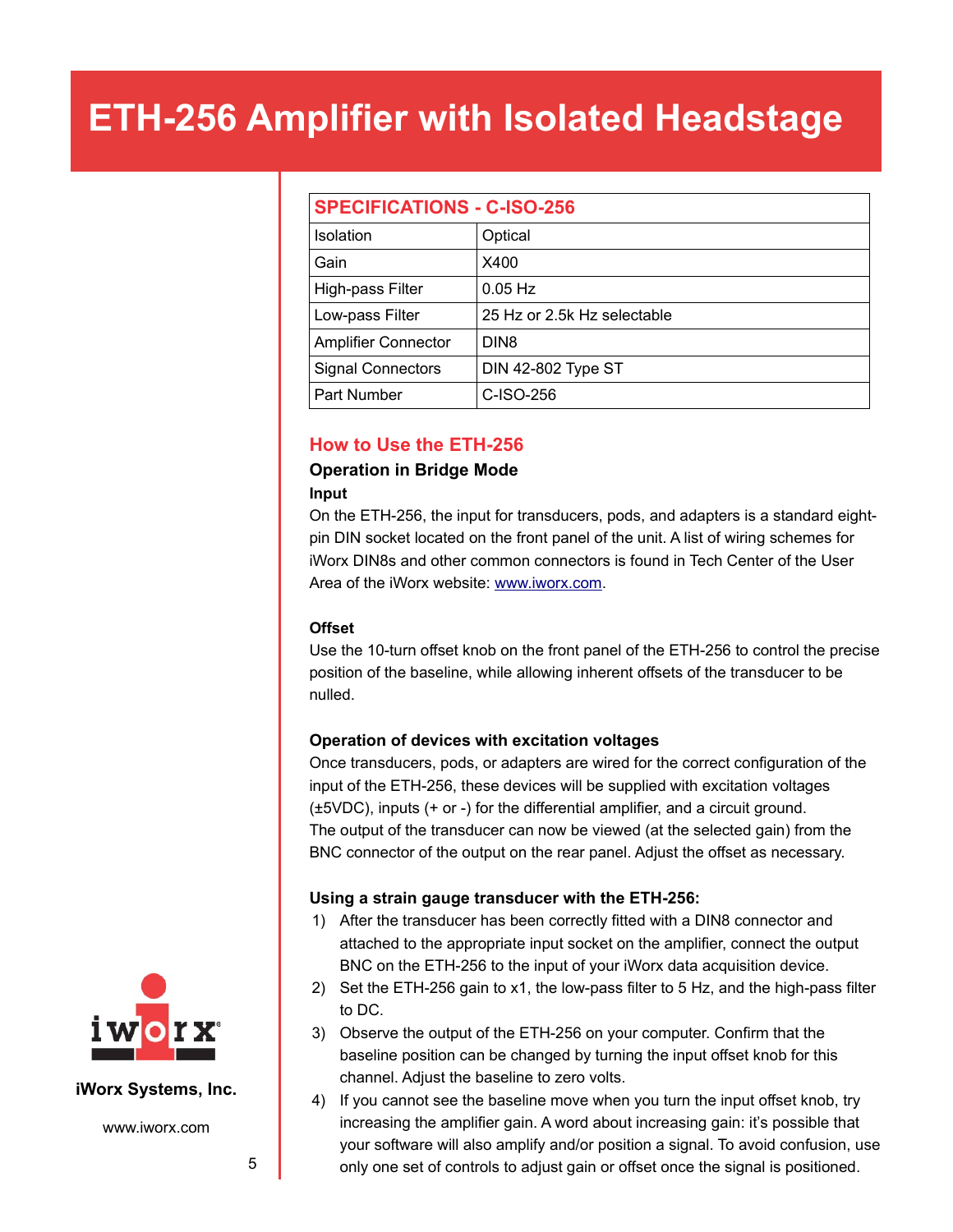- 5) Continue to increase the gain until you can easily position the line with the input offset control. If you cannot see a signal on your recorder or if the signal is "pegged" all the way to the top or bottom of the software range, disconnect the transducer immediately and refer to the troubleshooting section of this manual.
- 6) Now that you have your signal positioned, deflect your transducer by an amount appropriate to your experiment. For example, if you have connected a blood pressure transducer, apply approximately 250mmHg, or if you have connected a force transducer, hang a weight from it which is approximately equal to the maximum force you expect to see.
- 7) Does the trace go off the screen? If so, reduce the gain. If the deflection on the screen appears small (less than 20% of the full screen or paper), increase the gain. You are now ready to calibrate the transducer. Refer to the manual that came with your iWorx data acquisition system for the best procedure to accomplish this.

#### **Operation of devices without resistive bridges, or excitation voltages**

The high input impedance of the ETH-256 in Bridge mode makes it useful for transducer types other than transducers with resistive bridges. Piezoelectric, pH, or any device with a signal output less than ±5VDC can be applied to the inputs in differential or single-ended modes. Be careful to shield the cable and source when using high-impedance devices.

#### **Using a pH sensor with the ETH-256:**

- 1) Set the ETH-256 gain switch to x1 and the low-pass filter setting to 50 Hz.
- 2) Put the electrode in pH7.0 buffer. Observe the output of the ETH-256 on your recording device. Use the input offset to adjust the output to zero.
- 3) Use a pH10 buffer to do the second measurement. Select a gain on the ETH-256 that allows the deflection from zero produced by the change of buffer to be seen. Refer to the manual that came with your iWorx data acquisition device for the best procedure to accomplish this.

#### **Operation in Bio Mode**

With the LED of the 0.03, 0.3, or 3 Hz high-pass filter illuminated, the amplifier is ready to record biopotentials. Any of these three settings will AC-couple the input to the amplifier. AC-coupling selectively removes the DC component of signals being recorded. For example, when recording an ECG, the electrodes placed on the surface of the skin will generate a relatively small galvanic (steady state) potential between them. This small galvanic potential is many times the amplitude of the ECG signal being recorded. If the input is AC-coupled to the amplifier, the galvanic potential is selectively removed from the complete signal and the ECG signal remains. All the gain required to record the ECG can now be used. The 0.03, 0.3, or 3 Hz filters will also remove low frequency AC signals, like the artifacts due to breathing or movement.



**iWorx Systems, Inc.**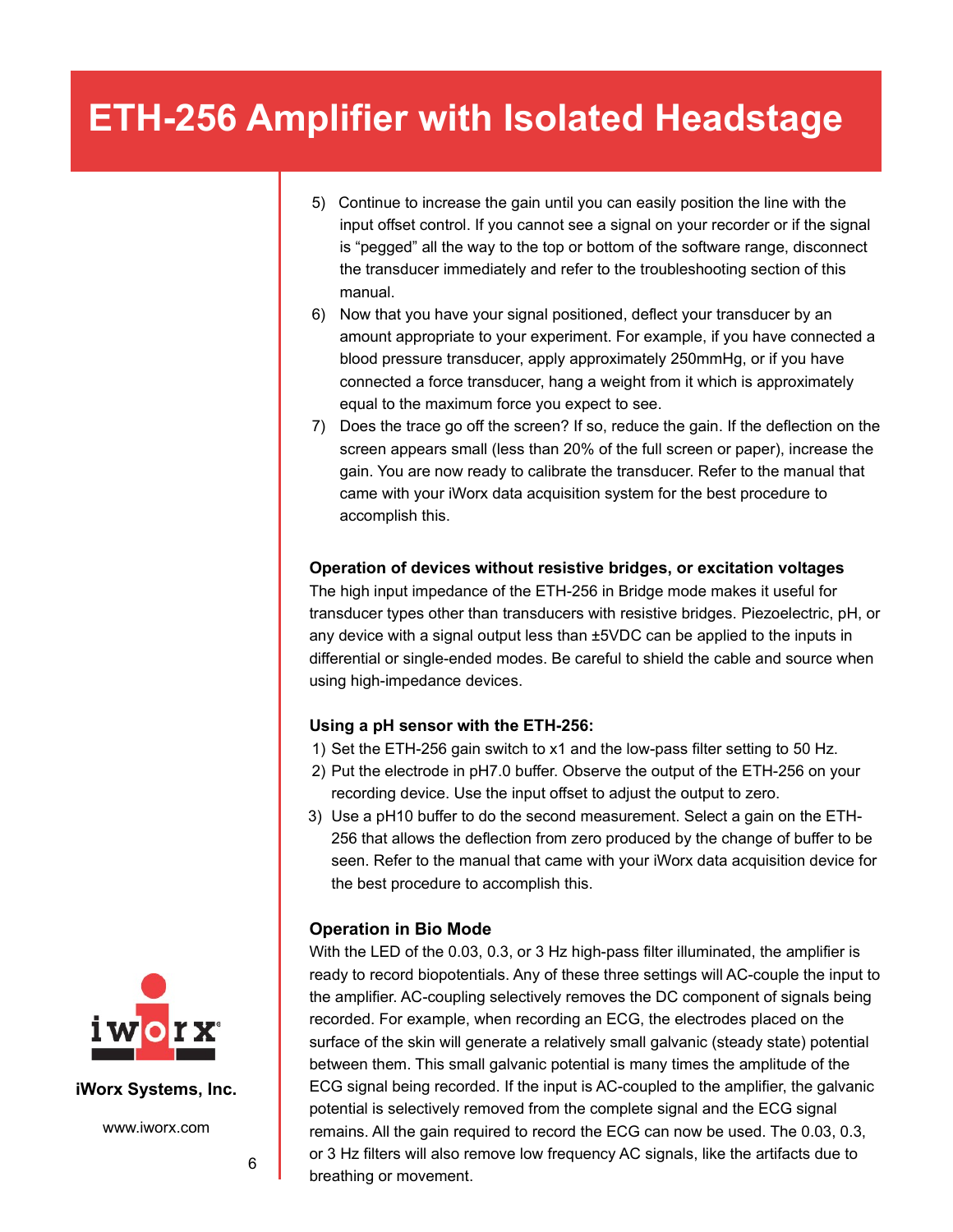#### **Control/Setup**

Advance the high-pass filter selection so that the 0.3 Hz LED is illuminated and set the gain to x10. As with the Bridge mode, it is a good idea to use the gain or the offset adjustments of the ETH-256 to adjust the size and position of the signal appearing on the screen. Select the 150 Hz low-pass filter if you are recording an ECG, or 10k Hz if you are recording an EMG.

#### **Using the Isolated Headstage (C-ISO-256) Connecting the leads**

Attach the three color-coded lead wires to the Isolated Headstage. Attach surface electrodes to the subject. These electrodes should have a snap connector to be used with the supplied lead wires.

#### **Operation**

With the described settings, you should now see the trace slowly approach zero as the recording begins. This process can take 10 to 15 seconds if the amplifier circuit has been open for any length of time. Be patient and let the trace settle before you attempt to adjust the offset. If the trace is noisy or wanders, see the troubleshooting section of this manual. Note that the isolation unit has a switch on it that can set the low-pass filter to either 25 Hz or 2.5k Hz. Assuming the trace is stable and quiet, increase the gain until you can see an acceptable signal. When used with the C-ISO-256, a gain of x1 set on the front panel will produce an electrocardiogram of between 0.5 and 5VDC.

The ETH-256 can be used to record signals such as ECG, EMG, EOG, and EEG. It can also be used to measure potentials directly from muscles and nerves. Using the appropriate cables and electrodes, it is ideally suited for extracellular recordings from animal tissue with hook, pin, or suction electrodes.

#### **Recording an ECG with the ETH-256C:**

- 1) Plug the C-ISO-256 isolated headstage into the input socket for Channel 1.
- 2) Using an alcohol prep or alcohol-soaked cotton ball, lightly abrade the skin on the underside of each forearm and on the back of the calf near the ankle. After the skin dries, attach a disposable, adhesive-backed electrode to each of the sites.
- 3) Connect the green lead (ground) to the electrode on the right leg. Connect the red lead (+) to the right arm and the black lead (-) to the left arm.
- 4) Have the subject sit quietly in a chair with his or her forearm resting on a table with palm turned upward and finger flexor muscles relaxed.
- 5) Start recording. The output seen on Channel 1 is a "Lead 1" ECG. Increase the gain until the form of the ECG can be clearly seen.



#### **iWorx Systems, Inc.**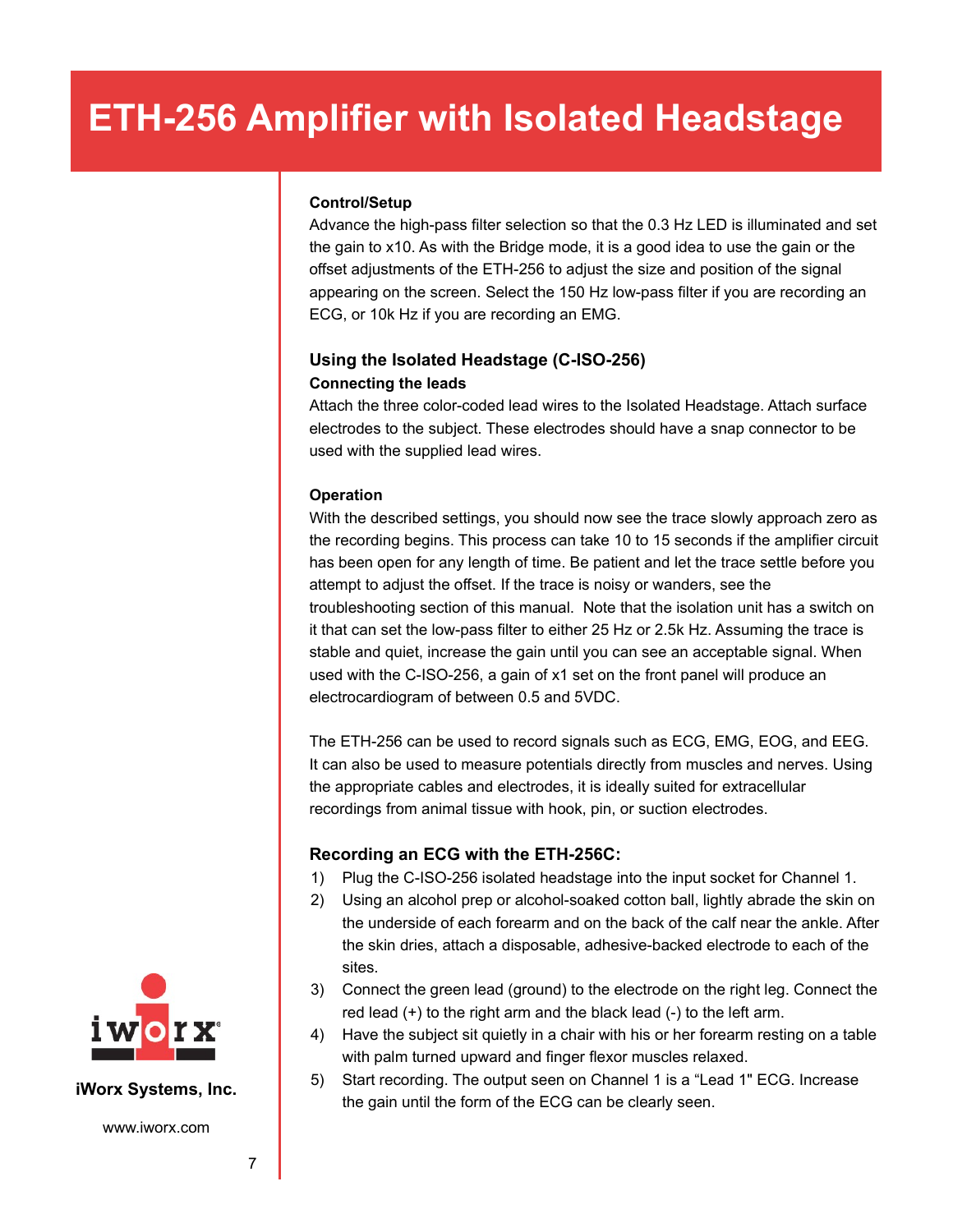#### **Recording an EMG with the ETH-256C:**

- 1) Plug the C-ISO-256 isolated headstage into the input socket for Channel 1.
- 2) Using an alcohol prep or alcohol-soaked cotton ball, lightly abrade the skin on the underside of one forearm. After the skin dries, attach disposable, adhesive-backed electrodes to the upper part of the forearm, the middle of the forearm, and the wrist.
- 3) Connect the green lead (ground) to the electrode on the wrist. Connect the red lead (+) to the upper portion of the forearm with the greatest diameter and the black lead (-) to the middle of the forearm.
- 4) Have the subject sit quietly in a chair with his or her forearm resting on a table with palm turned upward and finger flexor muscles relaxed.
- 5) Start recording. After five seconds, the subject should gently contract his or her finger flexor muscles to make a fist. The subject should hold this clench for two seconds, then relax again for two seconds.
- 6) Continue to record, as the subject alternates periods of progressively stronger contractions with relaxation. Stop recording when the contraction reaches a maximum.

#### **Troubleshooting**

**Problem:** In DC mode, the trace remains maxed at the top or bottom, and turning the offset control has no effect.

**Solution:** Check that the transducer is not overloaded and that the gain is not set too high. It may be that you are amplifying the signal too much. If, instead, your transducer is not reacting to a large pressure or force, the connector on the transducer may need to be checked to confirm that the wiring is correct and that there are no shorts.

**Problem:** In DC mode, when using the ETH-256 with data acquisition devices sampling at low speed, a slow sinusoidal drift appears.

**Solution:** Sinusoidal drift observed when using digital recording devices is almost always due to aliasing of higher frequency noise. The most likely cause in this case is the building AC. Use the 50 Hz low-pass filter on the ETH-256 and any AC notch filter that may be available on your recording software to minimize or remove this artifact.

**Problem:** When using a high-pass filter other than DC, the signal is noisy and wanders.

**Solution:** Noise in the recording of biopotentials is frequently from the power lines in the room. Normally the differential properties of the amplifier can remove it, but this becomes difficult if the electrode connection to the subject is of high or variable resistance. Make sure that surface electrodes are securely fastened to the subject by gently abrading the skin surface where the electrode will be attached with some nylon scrubbing material. Be sure to use enough electrode gel if you are using silver (reusable) electrodes.



**iWorx Systems, Inc.**